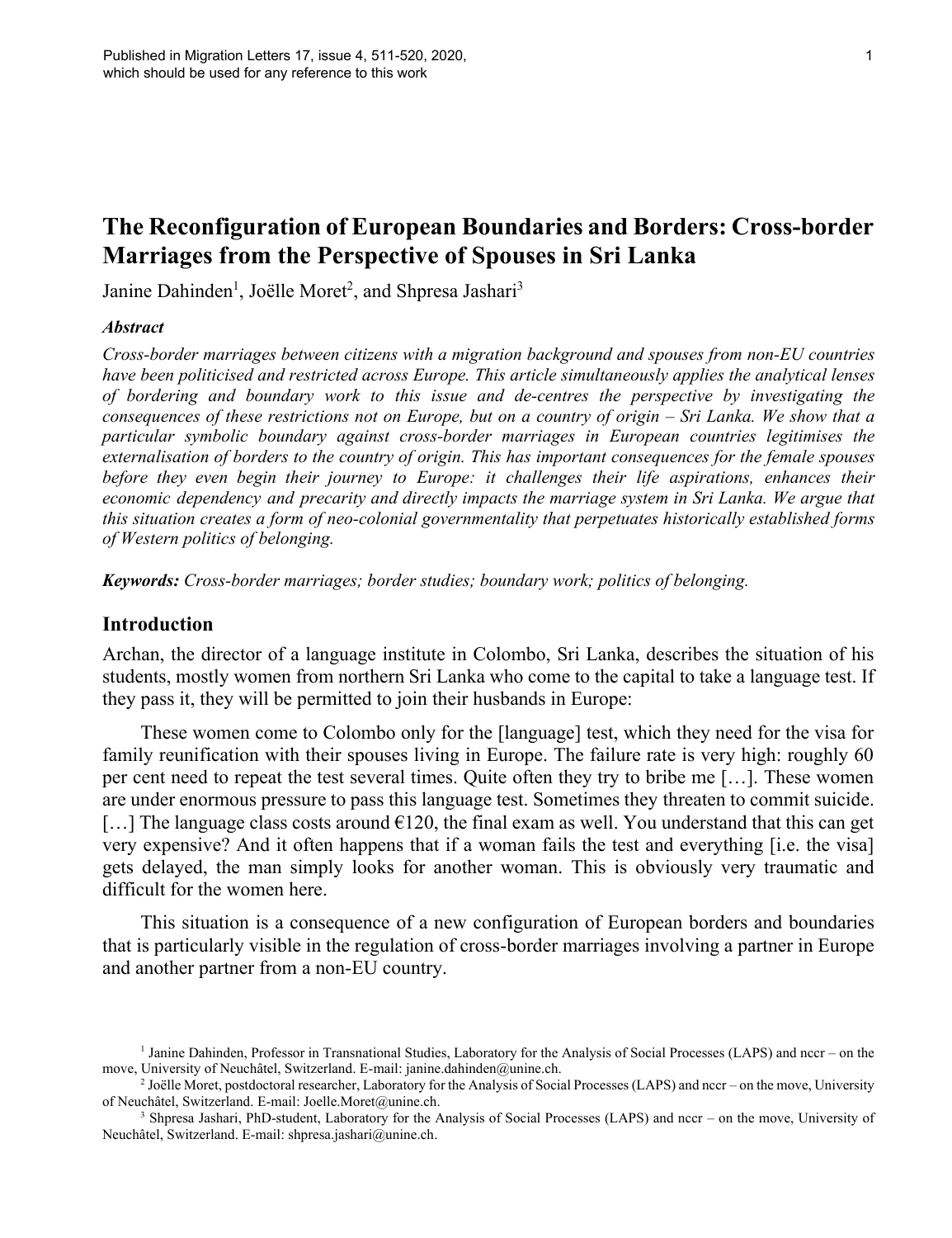A wide body of literature on marriage migration shows the entanglement of particular symbolic boundaries and the tightening of European borders. The first are constructed upon culturalised and orientalised ideas of gender (in)equality. The latter have led to a restriction of marriage migration for non-EU citizens (Block, 2014; Bonjour & De Hart, 2013; Carver, 2016; Charsley & Bolognani, 2019). By de-centring our perspective, we contribute to this literature in three ways. First, while most studies in this field are conducted in the European countries themselves and depict the consequences of this reconfiguration of European borders and boundaries for marriage migrants in Europe, we analyse the effects in a country of origin – Sri Lanka. We show that the particular symbolic boundaries created in Europe have led to reconfigured externalised and re-territorialised borders in Sri Lanka, and that these boundaries thus contribute to differentiated restrictions on Sri Lankans' ability to migrate to Europe (Mezzadra & Neilson, 2012).

Second, a wide of body of literature scrutinises the new European border regime and its exclusionary character, mainly by discussing the human costs people face on the borders of Europe or within Europe once they arrive here (De Genova, 2017; Eule, Borelli, Lindberg, & Wyss, 2018; Yuval-Davis, Wemyss, & Cassidy, 2019). We add to this literature by showing that the externalisation and reterritorialisation of borders and boundaries has important consequences for people who are still in their country of origin, even before they begin their journey to Europe.

Finally, by examining how a "good marriage" is defined in northern Sri Lanka, we show the aspirations of the Tamil women who engage in cross-border marriages. This example demonstrates the simultaneously ethnocentric and hegemonic nature of the European definition of a "legitimate" marriage, which is based on the idea of romantic love without any other interest, a definition that makes possible a form of neo-colonial governmentality that perpetuates historically established forms of Western politics of belonging.

In the following, we first introduce the research project on which this article is based. We then clarify how we conceptualise borders and boundaries in the context of marriage migration. Finally, we depict the effects of these new border and boundary practices upon Tamil spouses waiting for their visas to join their husbands in Europe. Simultaneously applying the analytical lenses of bordering and boundary work makes it possible to understand how European nation-states and the EU reproduce themselves in a globalised and unequal world by producing exclusion in people's countries of origin, before they even become migrants.

# **Methodology**

This article is part of a larger multi-sited research project that studies cross-border marriages from the perspective of both sponsors in Switzerland and their partners in Turkey, Kosova and Sri Lanka who are in the process of applying for the visa that will allow them to join them in Europe. Turkey, Kosova and Sri Lanka were selected because these were the countries most of the spouses of our interview partners in Switzerland came from.

This article is based on data the first author collected in fieldwork conducted in Colombo and Jaffna in 2016. She conducted problem-centred and semi-directive interviews (Witzel & Reiter, 2010) with two men and 17 women who were all married to people living in a European country. The interview partners were all involved in language courses in order to obtain a visa that would allow them to join their partners in Europe. The language schools were chosen as entry points in our search for spouses married to people in Europe. The first co-author also conducted expert interviews (Meuser & Nagel, 2009) with the director of a language school, a representative from an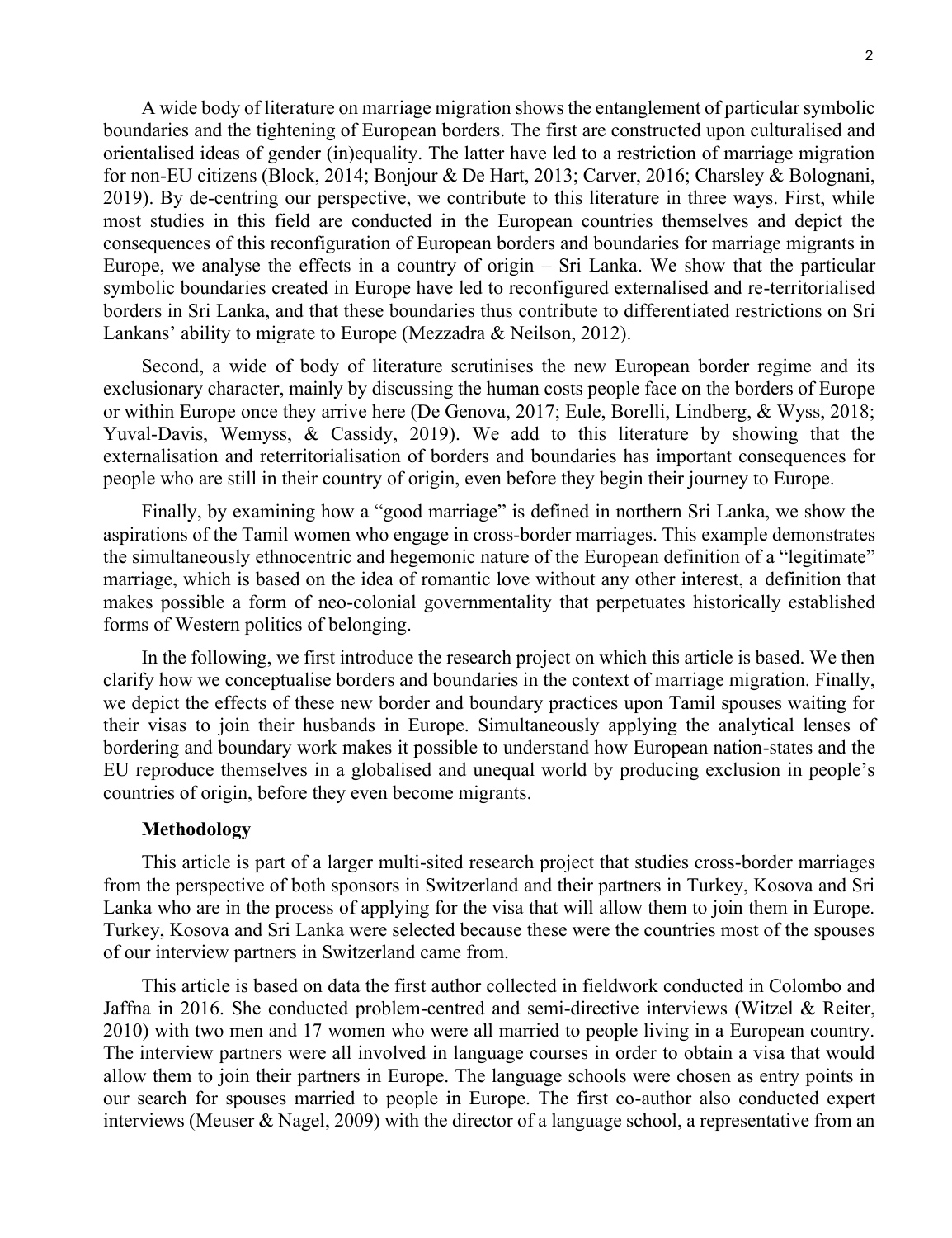embassy and the president of a women's NGO. The interviews were conducted in either English or Tamil with the support of an interpreter. The researcher contacted the teachers of different language schools in Colombo and Jaffna and asked them to put her in contact with students. The interviews with the students were mostly conducted during or after class and either at the school or in a café. The expert interviews were conducted at the offices of the respective representatives. The interview data was analysed according a theoretical coding procedure (Charmaz, 2001).

## **Bordering and boundary work: Conceptual clarifications**

Theories of boundary work and contributions to border studies both examine the processes, practices and experiences of inclusion and exclusion, but through different analytical lenses. For the sake of clarity, and to thus more clearly demonstrate the ways in which they are mutually constituted, we disentangle the two concepts.

At the most general level, boundary studies aims to understand the ways otherness, membership and belonging are and have been socially produced and organised by different actors, and with what consequences (Pachucki, Pendergrass, & Lamont, 2007). The concept of boundary finds its origins in Fredrik Barth's (1969) seminal work, in which he introduced a procedural, interactional, dynamic and relational perspective to the study of ethnic group making. Later, Michèle Lamont developed a sociology of boundaries, applying Barth's ideas to other forms of group making (Lamont & Molnar, 2002). She and her colleagues understood boundaries as having both social and symbolic dimensions. In this article, when referring to boundaries we mean symbolic boundaries, which we understand as "conceptual distinctions made by social actors to categorise objects, people and practices [… that] separate people into groups and generate feelings of similarity and group membership" (Lamont & Molnar, 2002: 168). In daily interaction, actors – individuals, state agents, journalists and so on – are involved in struggles over social distinctions and categorisations that can shift symbolic boundaries.

Following the work of many scholars (Kolossov, 2005; Paasi, 2011; Wastl-Walter, 2012; Wilson & Hastings, 2012) we understand bordering processes as linked to a territory and the spatial scale of the (nation) state. Borders are not merely physical lines on a map, however. They do not represent a fixed point in space or time, but instead "symbolise a social practice or spatial differentiation" (Van Houtum & Van Naerssen, 2002, p. 126). In line with Van Houtum (2005, p. 673), we argue that borders are differentiators of socially constructed mindscapes and meanings, and that bordering processes are always entangled with ordering and othering (see also Fassin, 2011; Van Houtum & Van Naerssen, 2002). In other words, bordering is simultaneously a political project of governance and a political project of belonging (see also Yuval-Davis et al., 2019).

The construction of both European and national borders deploys symbolic boundaries to distinguish between those who do and do not belong, who to let in and with which rights (Favell, 2014; Nieswand, 2018; Wimmer, 2002). Put differently, symbolic boundaries regulate membership in terms of the distinction between "us" and "them", while borders regulate membership in legal, infrastructural and spatial terms. Both are involved in the (re)production of systems of dominance and inequality (Amelina, 2017).

# **Boundary making and bordering in the regulation of cross-border marriages**

Throughout Western Europe, there has been a tendency to strongly politicise cross-border marriages, particularly when they involve citizens with a migrant background and a spouse from a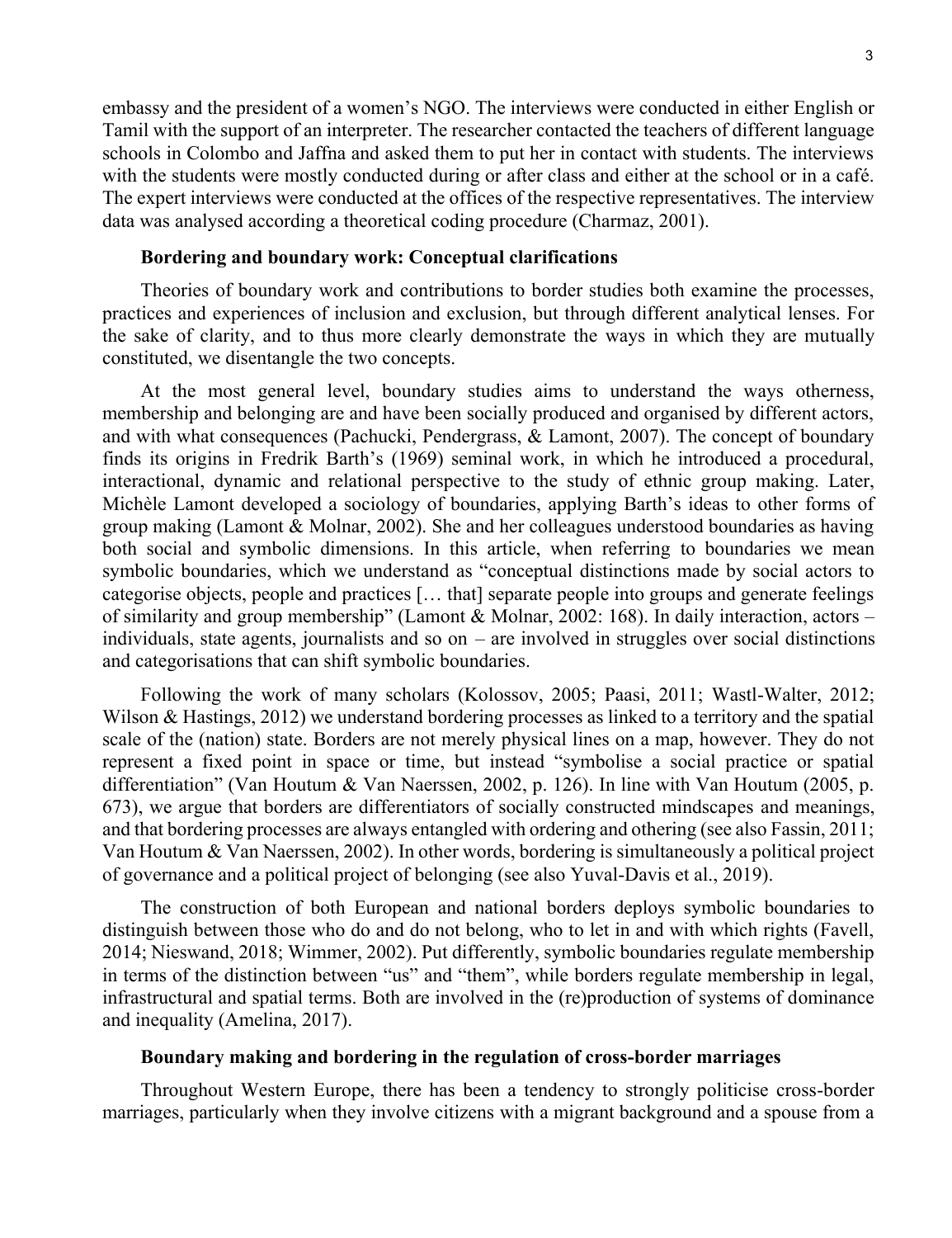non-EU country. Marrying a national of an EU or European Economic Area country comes with no conditions, and in this case the state perceives marriage as a contract between two individuals, although it regulates the spouses' rights and obligations vis-à-vis each other. However, in the case of a marriage between a migrant or a citizen or resident of a European country and an extra-EU spouse, marriage becomes a legal status defined and highly controlled by an intrusive state (Carver, 2016, p. 2759). Such marriages are often seen as illegitimate, problematic and in need of governmental intervention. Most Western European countries have reacted by restricting family reunification (Wray, Agoston, & Hutton, 2014), most importantly by imposing economic thresholds on sponsors and age requirements on the incoming spouses (Bonjour & Kraler, 2014; Strasser, Kraler, Bonjour, & Bilger, 2009). These restrictions mobilise symbolic boundaries and both internalise and externalise borders. Simultaneously, given Europe's highly selective migration policies, family migration has become one of the few remaining channels through which non-EU nationals can enter Europe (Moret, Andrikopoulos, & Dahinden, 2019).

#### *Symbolic boundaries related to marriage migration*

States have a hegemonic role in determining acceptable forms of marriage and family and defining how citizens should behave towards each other in the intimate context of their home (Moret et al., 2019). Family politics and marriage are a crucial element of what Nira Yuval-Davis (2006) has called the "politics of belonging". Nation-states rely on specific, gendered visions of kinship relations in order to reproduce themselves and the boundaries of the imagined nation. As Carver (2016, p. 2772) has demonstrated in her historical analysis of marriages between British citizens and aliens, although the discourse has changed over time, the substance of the argument – the need to "protect the nation's values from being over-run by cultural others" – has remained the same.

Most importantly for the argument in this article, cross-border marriages challenge European states' normative vision of the "good family". In recent decades, cross-border marriages have increasingly been perceived as "sham", "forced", "arranged" or "bogus" – illegitimate forms of union that threaten the love- and consent-based relationships supposedly characteristic of modern, Western societies (Andrikopoulos, 2019; Bonjour & De Hart, 2013).

We can identify a symbolic boundary here that results in a particular construction of otherness. First, this symbolic boundary is based upon "femonationalism" (Farris, 2017) or "gendernationalism" (Dahinden, Fischer, Menet, & Kristol, 2018): nationalist forms of politics of belonging (Hadj Abdou, 2017) become entangled with orientalised representations of the other (Dietze, 2010), and women's rights and gender equality have become the yardsticks through which to assess who is or is not eligible to belong to European (national) societies (Delphy, 2006; Korteweg & Yudakul, 2009; Phillips, 2010). Gender equality is presented as an accomplished fact in European marriages and a genuine European value.

Second, cross-border marriages are often presented as evidence of the failed integration of both the migrants or citizens with a migrant background, on the one hand, and their incoming spouses, on the other (Charsley, Bolognani, & Spencer, 2017). The framing of migrant marriages as indicative of failed integration reinforces the idea that these marriages and forms of doing family are culturally incompatible with and a threat to the host society. Being in need of integration necessarily implies that one is not a full member of the nation and hence legitimises government intervention (Block, 2014; Schinkel, 2018).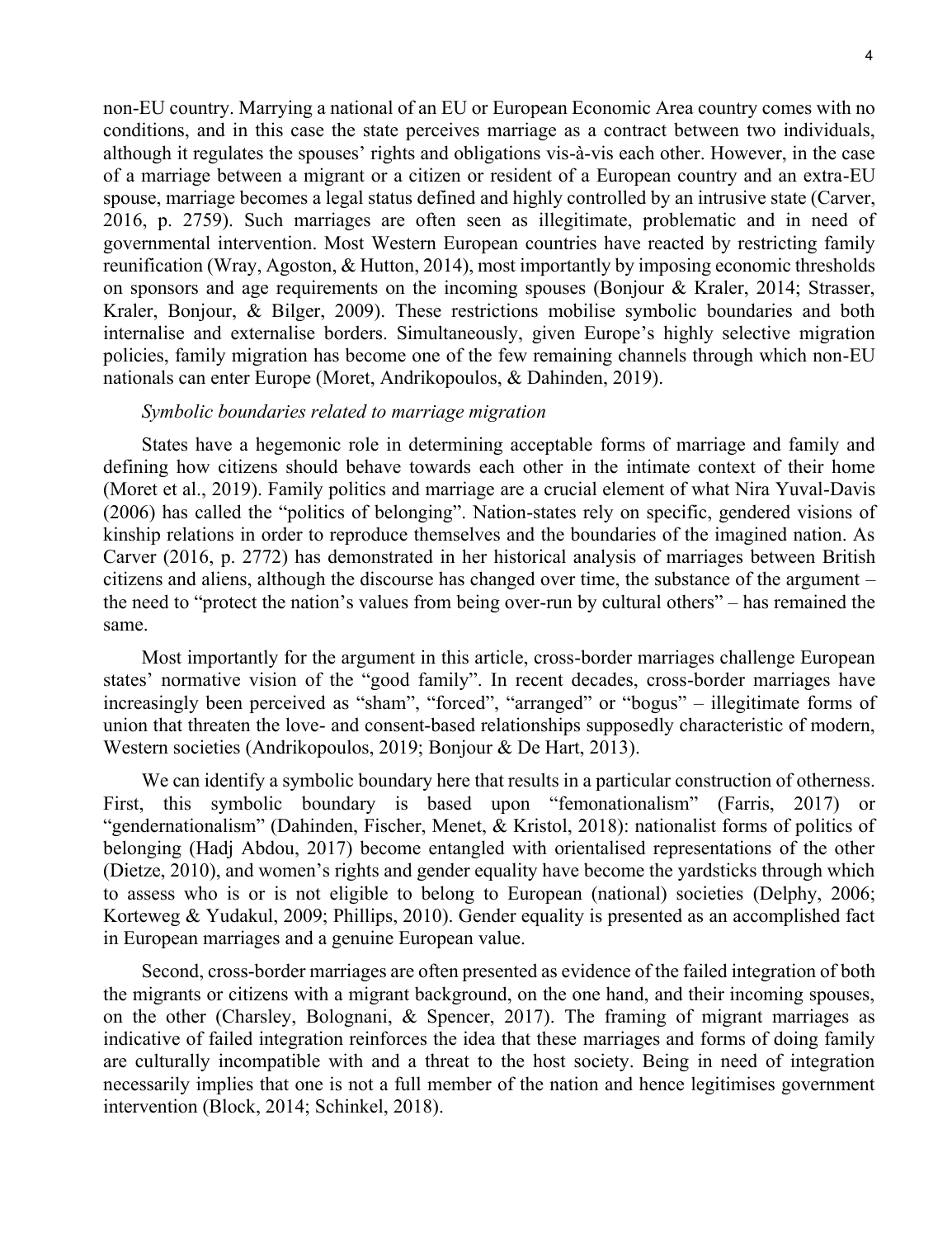Finally, this symbolic boundary related to cross-border marriages is based on the construction of migrant women as victims, whether of their sexist culture, Islam or gender inequality. As Bonjour and De Hart (2013, p. 72) argue, representing women as vulnerable and in need of help not only legitimises state governance of intimate relationships, but also allows European politicians to demonstrate their commitment to gender equality. This complex symbolic boundary is mobilised only against non-EU migrants from specific countries. It is not mobilised against white-settler countries such as the US and Australia or other European citizens.

# *New forms of bordering practices regarding cross-border marriages*

Importantly, this symbolic boundary is mirrored in new bordering practices in Western Europe regarding family-related migration. This symbolic boundary based on gender equality, integration and victimisation legitimises a double form of the de-territorialisation of borders (De Genova, 2017; Walters, 2006). On the one hand, most European countries have introduced measures to restrict migration through marriage. Many of these measures take place within their borders, thus constituting an internalisation of bordering (Lavanchy, 2013; Pellander, 2015; Yuval-Davis, Wemyss, & Cassidy, 2018). On the other hand, and especially important for the following, some of these measures, including pre-entry language tests, involve the externalisation of borders. Several European countries, including Germany, the United Kingdom and France, have made a language test in the country of origin a pre-condition for a family-reunification visa. The organisations responsible for these tests, such as the British Council and the Goethe Institute, become spaces where the externalised border is territorialised in the country of origin.

The official European discourses that legitimise these new bordering practices mobilise a symbolic boundary based on female victimisation and gender inequality (Block, 2019). Policymakers present these language courses as facilitating the integration and autonomy of these women, who supposedly suffer from gender inequality in their country of origin (see also Gutekunst, 2015). These language courses grant policymakers some measure of control over these intimate relationships, even before the spouses arrive in Europe.

#### **Effects of bordering and boundary work in the Sri Lankan context**

These externalised bordering practices, based on specific racialised, gendered and morally charged symbolic boundaries, have a significant impact on the future migrants. We cannot here examine the complexities of family and kinship systems and marriages in Sri Lanka. Rather, our ambition is much more modest: we first present the definition of a "good marriage" that emerged from the interviews and demonstrate how that definition contrasts with its European counterpart. Second, we demonstrate how pre-entry language tests, contrary to their postulated emancipatory intent, increase female spouses' precarity.

## *What is a "good marriage"? Global inequalities and the European view on marriage*

Most interview partners agreed that marriage in northern Sri Lanka is often a collective decision negotiated between families in a post-war society characterised by economic deprivation. The women we interviewed described a variety of marriage types. Some were so-called love marriages, but most were arranged, by either specialised brokers or family members living in Europe.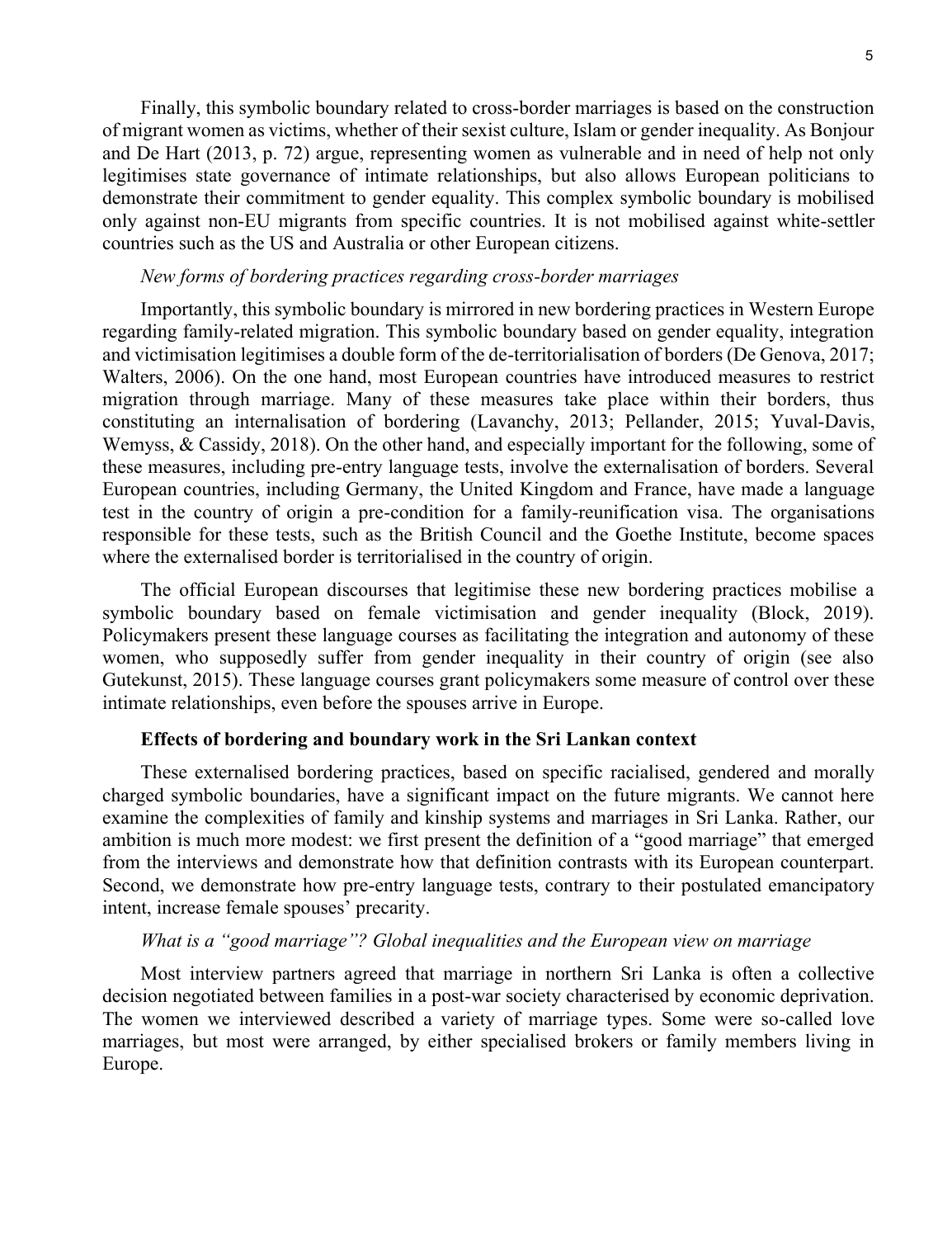Asha's narrative challenges the European view that only a purely love-based marriage is a good marriage (for a discussion of how European marriages are not free from "interests", see Andrikopoulos, 2019).

When asked if she was looking forward to going abroad, Asha responded as follows:

I am pleased. I will have a husband and we will have a family, that's the part I'm looking forward to […]. But it's the first time I'll be leaving home, I'm leaving everyone, this creates insecurity for me […]. We think that if we marry someone abroad we'll be better off, economically speaking, because we have big financial problems. Also, the men here ask for a big dowry. The young men abroad, on the other hand, they don't ask for a big dowry. Sometimes they don't ask at all […]. My parents like that I'm going abroad. Because it's difficult here. The economy is not very good here. And I can help my parents.

This quote highlights the many components of the definition of a "good marriage". For many interviewees, the most important aspiration was simply to get married and have a family. Another consideration was the ability to support their family economically. The issue of a dowry was also raised often. A dowry is common in local Tamil marriages, but less so when the marriage is a crossborder one. This can be a reason for parents to try to find a husband abroad for their daughters, especially if they have more than one daughter. Many women also referred to friends who have married and migrated to Europe. Cross-border marriages have become part of the "cultural repertoire" (Swidler, 1986), demonstrating that processes of transnationalisation are deeply anchored in northern Sri Lanka.

In other words, marriage to a man abroad is seen positively: having a family and supporting one's family are intertwined drivers of the attempt to find a husband abroad. These aspirations clash with European countries' view of a legitimate marriage, which is constructed as informed only by romantic love. They also render visible the ethnocentric underpinnings of the European view and they uncover the ways in which these aspirations are embedded in long-lasting global inequalities.

The expert from the women's NGO referred to a negative aspect of such cross-border marriages that she said had only become salient in the last few years. Many families have lost control over whom they marry their daughters to. With locally arranged marriages, parents have first-hand information about a potential husband. This knowledge is often lacking when the potential husband lives thousands of kilometres away and the match is arranged with the support of a specialised broker, who, as many interviewees told us, generally checks only if the marriage partners' caste backgrounds and horoscopes are compatible. As the women's NGO expert stated:

Women are often cheated for various reasons. Because when the proposal comes from a foreign country, the parents don't know whether there's a problem with the man. I know one case here, a daughter, she's very poor, a proposal came, and she wanted to go to the UK. Then she borrowed money, took a loan, everything, and she went. When she got there, it was a small room […] and this man had a lot of problems, and he was a drug addict. Nobody inquired about this person, and neither did the broker. He started beating her. It was terrible.

Put differently, the global inequalities that partly inform the desire for these cross-border marriages create risks for the female marriage partner.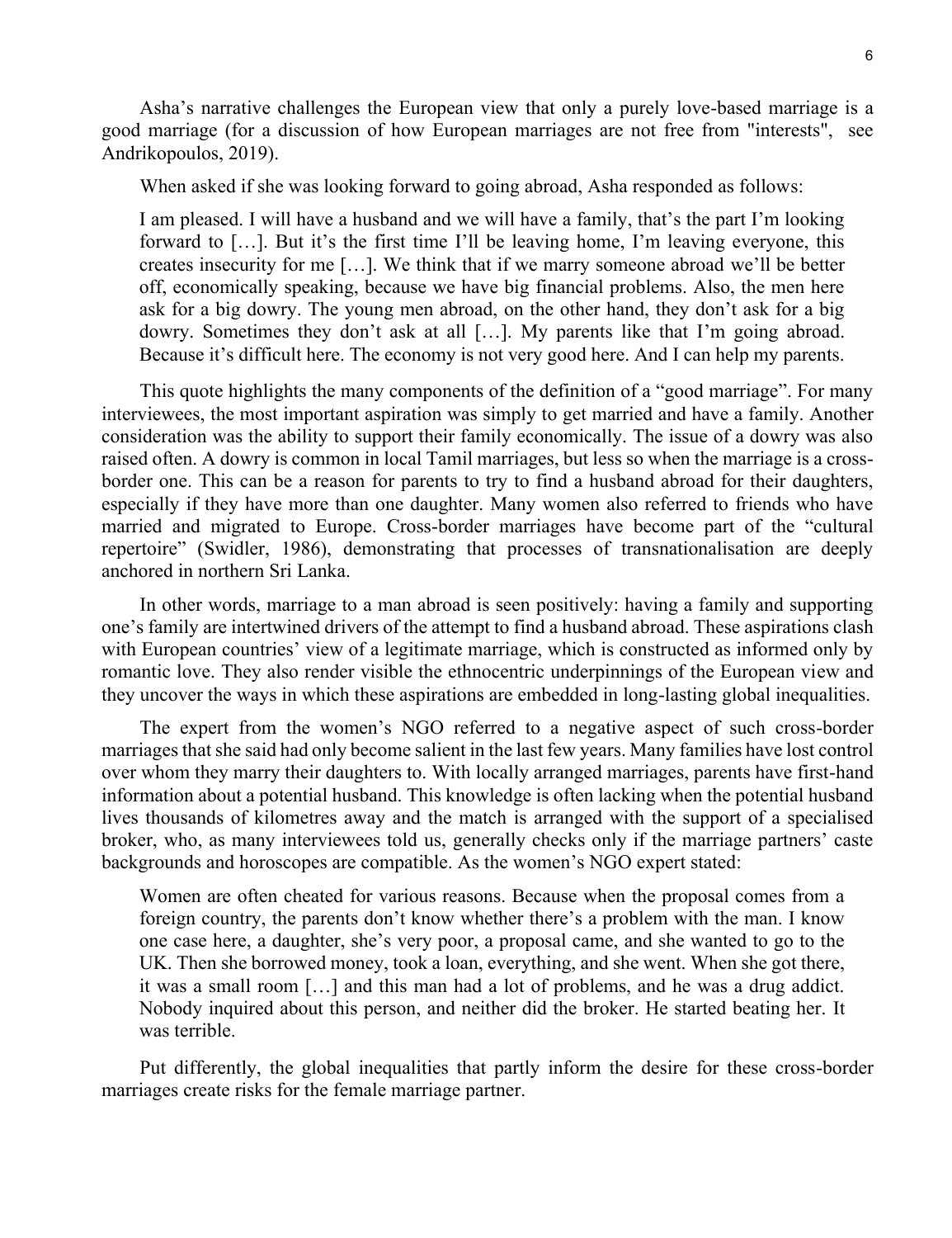## *Consequences of the externalisation of the border through pre-entry language tests*

In this complex situation, the pre-entry language test directly contributes to the female marriage partner's financial dependency and precarity.

Most of the women we interviewed had grown up during the civil war, and thus during a time when the school system did not work properly. They are often poorly educated and struggle with their German or English course. As a result, they are often unable to pass the test, or only succeed after several attempts. This situation has various highly gendered consequences. First, apart from keeping them separate from their husbands for as long as several years – a human-rights concern (Strik, De Hart, & Nissen, 2013) – passing these tests requires significant economic resources. The women we talked to often live in small villages and need to relocate to Jaffna, where they mostly live with family members, to take the course. They need to pay for the language course and their trip to Colombo to take the test, as well as for the trip(s) to the embassy. It is often the husband abroad or a family member abroad who finances these expenses. Second, we were told that some husbands cancel the marriage if it takes their wife too long to obtain her visa. Some women also told us that some men only propose conditional marriages: they marry their potential wife only when she has already passed the test. Third, the teachers and directors of the schools we interviewed indicated that many women experience serious psychological problems as a result of the course, including nervous breakdowns and suicide attempts. Finally, it is becoming increasingly common for the women to be rejected by their family if the man cancels the marriage. New NGOs have been established to provide these abandoned women with care.

In other words, this externalised bordering practice, which is legitimised by a symbolic boundary based on ideas about gender equality, the need for integration and victimisation, challenges these women's aspirations and places them in a situation of (economic) dependency – on the goodwill of the husband abroad, on the economic resources of others and on their families. It also has a direct impact on the marriage system in Sri Lanka and on marriage conditions, to the disadvantage of women. These tests function as a means to filter the border in the country of origin. Doing this directly in the country of origin allows European countries to outsource governmentality as well as the costs of immigration.

## **Conclusion**

This article has argued that jointly articulating the fields of bordering and boundary studies makes possible a nuanced understanding of current processes of differentiated exclusion. A symbolic boundary based on gendernationalism, integration and the victimisation of women legitimises a new governmentality of borders and a particular project of the politics of belonging.

The effects of this reconfigured border and boundary regime in the realm of marriage migration are considerable. First, this regime leads to a hierarchisation of marriage migrants and the exclusion of certain candidates. Similarly to what Gutekunst (2015) and (Jashari, Dahinden, & Moret, 2019) observed in Morocco and Turkey, respectively, this new border and boundary regime filters into Sri Lanka and affects would-be migrants according to their educational background and financial resources. Second, the externalisation of bordering practices directly impacts the spouses even before they migrate: it challenges their life aspirations, increases their economic dependency and precarity and has a direct impact on the marriage system. This case study has also demonstrated that the European vision of marriage is simultaneously ethnocentric, and, because of global inequalities and Western dominance, hegemonic.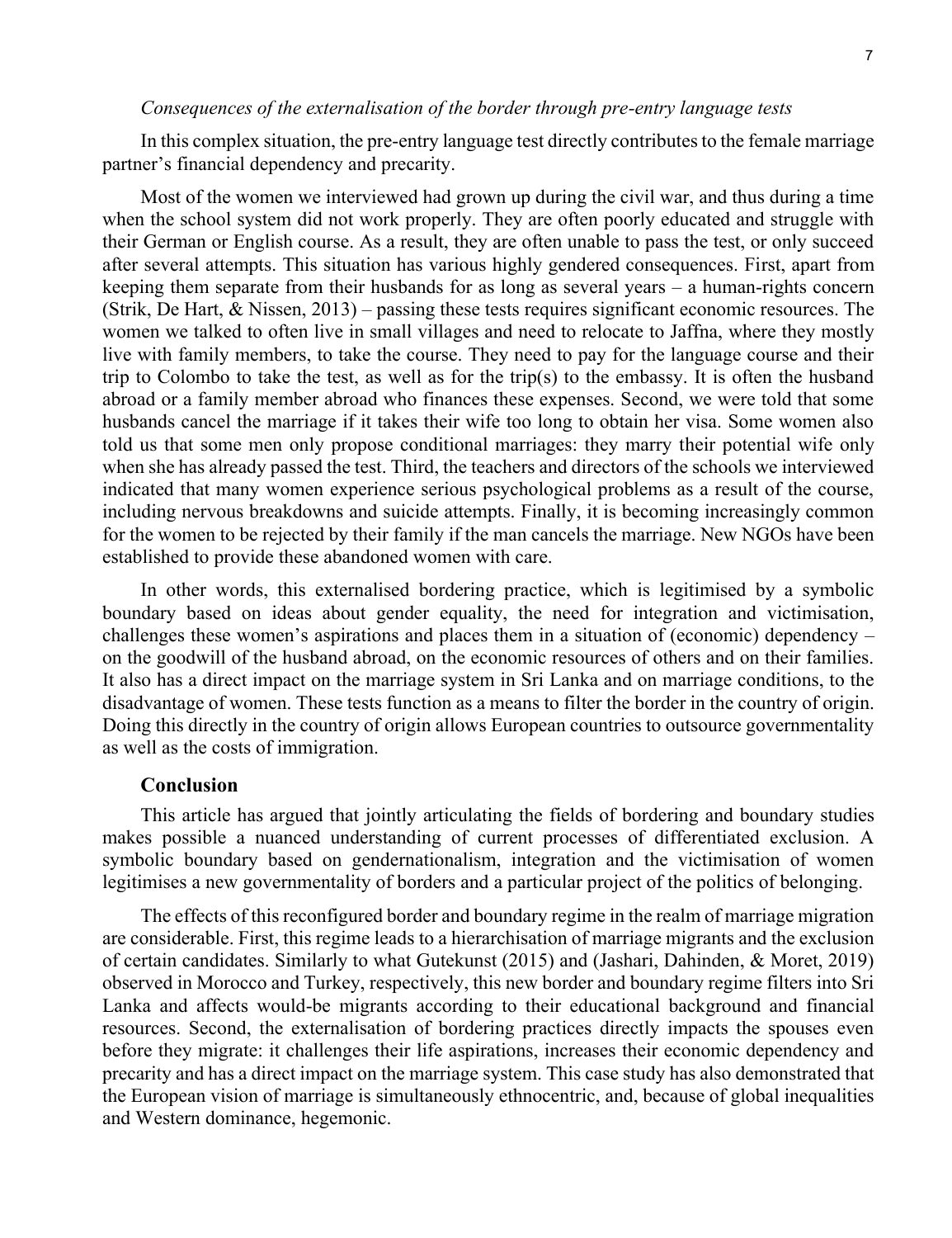Our analysis demonstrates how bordering and boundaries together make, rather than simply represent, a world, through political projects of governance and belonging. Policies restricting family reunification constitute a form of neo-colonial governance of borders and boundaries that reinforces global hierarchies that are historically anchored and ideologically constructed (Lutz, 1991; Nader, 1989). Pre-entry language tests allow European countries to externalise their borders, and thus to govern the cultural other before they have even left their country of origin.

# **Funding**

This research project, entitled "Cross-border marriages under conditions of transnationalization and politicisation. A case study in Switzerland", was funded by the Swiss National Science Foundation (Grant 100017\_149924). The publication of this article was also supported by the National Center of Competence in Research nccr – on the move, funded by the Swiss National Science Foundation (Grant 51NF40-142020).

#### **Acknowledgements**

We would like to warmly thank all the interview partners for having shared their intimate stories of marriage and their hopes and fears. Many thanks also to Chitra Russo for her valuable contribution and support as a translator in Sri Lanka. Earlier versions of this paper were presented on different occasions, and we would like to thank all those whose comments have helped improve the argument. Special thanks also to the external reviewers of Migration Letters, who helped sharpen the argument of the paper. Finally, we are grateful to Daniel Moure, who edited this article and rendered its language more elegant.

#### **References**

- Amelina, A. (2017). Transnationalizing Inequalities in Europe. Sociocultural Boundaries, Assemblages and Regimes of Intersection. New York and London: Routledge.
- Andrikopoulos, A. (2019). Love, money and papers in the affective circuits of cross-border marriages: beyond the 'sham'/'genuine' dichotomy. Journal of Ethnic and Migration Studies, 1-18. doi:10.1080/1369183X.2019.1625129
- Barth, F. (1969). Introduction. In F. Barth (Ed.), Ethnic Groups and Boundaries: The Social Organization of Culture Difference (pp. 9-38). London: Allen & Unwin.
- Block, L. (2014). Regulating Membership: Explaining Restriction and Stratification of Family Migration in Europe. Journal of Family Issues, doi: 10.1177/0192513X14557493.
- Block, L. (2019). '(Im-)proper' members with '(im-)proper' families? Framing spousal migration policies in Germany. Journal of Ethnic and Migration Studies, 1-18. doi:10.1080/1369183X.2019.1625132

Bonjour, S., & De Hart, B. (2013). A Proper Wife, a Proper Marriage: Construction.

- Bonjour, S., & Kraler, A. (2014). Introduction: Family Migration as an Integration Issue? Policy Perspectives and Academic Insights. Journal of Family Issues, 1-26.
- Carver, N. (2016). 'For her protection and benefit': the regulation of marriage-related migration to the UK. Ethnic and Racial Studies, 39(15), 2758-2776. doi:10.1080/01419870.2016.1171369
- Charmaz, K. (2001). Qualitative Interviewing and Grounded Theory Analysis. In J. F. Gubrium & J. A. Holstein (Eds.), Handbook of Interview Research. Context and Methods (pp. 675-694). Thousand Oaks: Sage Publications.
- Charsley, K., & Bolognani, M. (2019). Marrying 'in'/marrying 'out'? Blurred boundaries in British Pakistani marriage choices. Journal of Ethnic and Migration Studies, 1-18. doi:10.1080/1369183X.2019.1625131
- Charsley, K., Bolognani, M., & Spencer, S. (2017). Marriage migration and integration: Interrogating assumptions in academic and policy debates. Ethnicities, 17(4), 469-490. doi:10.1177/1468796816677329

Dahinden, J., Fischer, C., Menet, J., & Kristol, A. (2018). Gendernationalism as a new Expression of Political Nationalism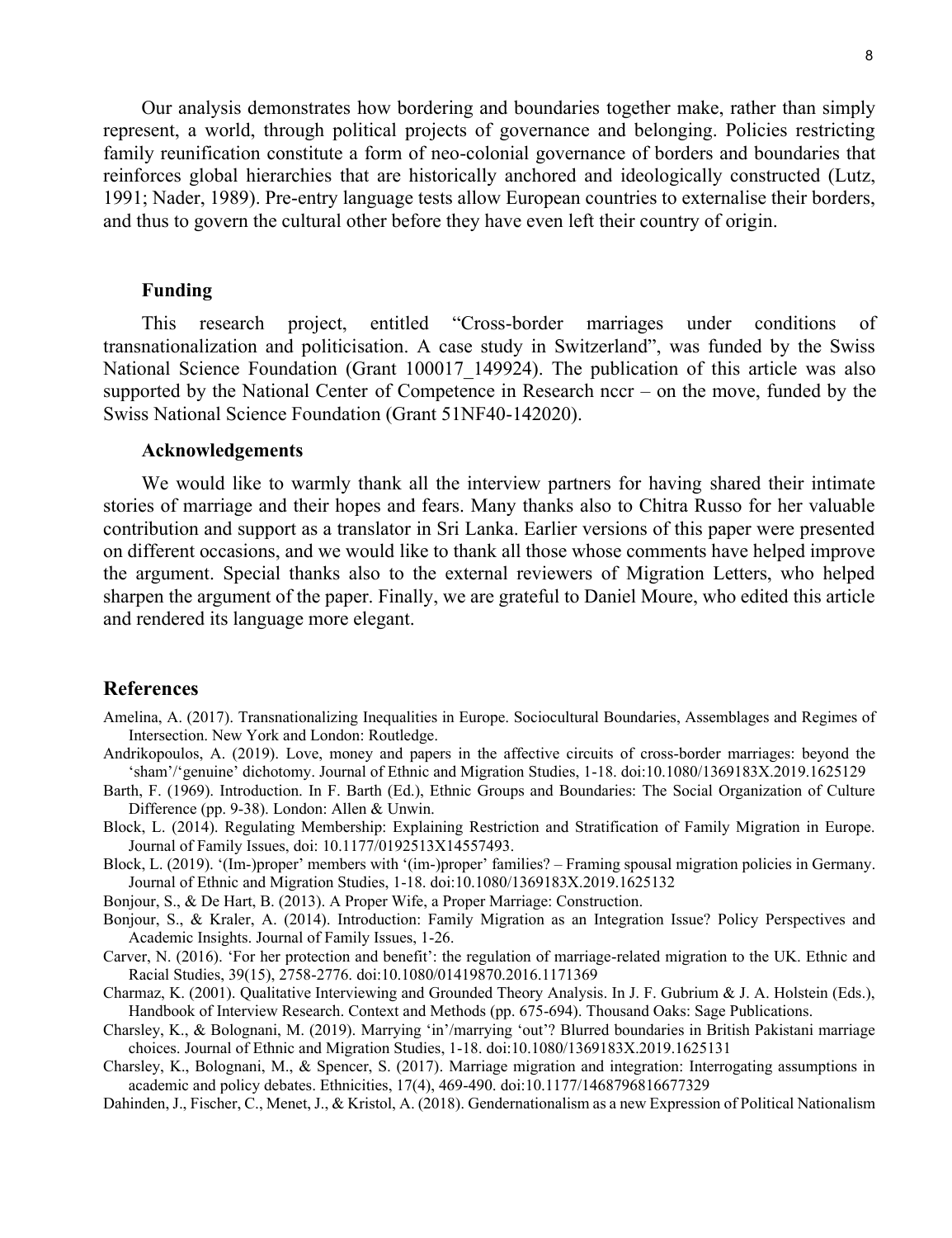De Genova, N. (2017). The Borders of "Europe" and the European Question. In N. De Genova (Ed.), The Borders of "Europe": Autonomy of Migration, Tactics of Bordering (pp. 1-35). Durham and London: Duke University Press.

Delphy, C. (2006). Antisexime ou antiracisme? Un faux dilemme. Nouvelles questions féministes, 25(1), 59-83.

- Dietze, G. (2010). "Occidentalism", European Identity and Sexual Politics. In H. Brunkhorst & G. Grözinger (Eds.), The Study of Europe (pp. 87-116). Baden Baden: Nomos Verlag.
- Eule, T., Borelli, L. M., Lindberg, A., & Wyss, A. (2018). Migrants Before the Law: Contested Migration Control in Europe: Springer.
- Farris, S. R. (2017). Iin the Name of Women's Rights. The Rise of Femonationalism. Durham: Duke University Press.
- Fassin, D. (2011). Policing Borders, Producing Boundaries. The Governmentality of Immigration in Dark Times. Annual Review of Anthropology, 40(213-26).
- Favell, A. (2014). Immigration, Integration and Mobility: New Agendas in Migration Studies. Essays 1998–2014. Colchester: ECPR Press.
- Gutekunst, M. (2015). Language as a new instrument of border control: the regulation of marriage migration from Morocco to Germany. The Journal of North African Studies, 20(4), 540-552. doi:10.1080/13629387.2015.1065038
- Hadj Abdou, L. (2017). "Gender Nationalism": The New (Old) Politics of Belonging. OZP-Austrian Journal of Political Science, 46(1).
- Jashari, S., Dahinden, J., & Moret, J. (2019). Alternative spatial hierarchies: a cross-border spouse's positioning strategies in the face of Germany's 'pre-integration' language test. Journal of Ethnic and Migration Studies, 1-17. doi:10.1080/1369183X.2019.1625136
- Kolossov, V. (2005). Border Studies: Changing Perspectives and Theoretical Approaches. Geopolitics, 10(4), 606-632.
- Korteweg, A., & Yudakul, G. (2009). Islam, Gender and Immigrant Integration: Boundary Drawing in Discourses on Honor Killing in the Netherlands and Germany. Ethnic and Racial Studies, 32(2), 218-238.
- Lamont, M., & Molnar, V. (2002). The Study of Boundaries in the Social Sciences. Annual Review of Sociology, 28, 167-195.
- Lavanchy, A. (2013). L'amour aux services de l'état civil : régulations institutionnelles de l'intimité et fabrique de la ressemblance nationale en Suisse. Migrations Société, 150, 61-77.
- Lutz, H. (1991). The Mythe of the 'Other': Western Representation and Images of Migrant Women of so called 'Islamic Background'. International Review of Sociology, 2, 121-138.
- Meuser, M., & Nagel, U. (2009). he Expert Interview and Changes in Knowledge Production. In A. Bogner, B. Littig, & W. Menz (Eds.), Interviewing Experts. Methodology and Practice (pp. 17-42). Basingstoke: Palgrave Mcmillan.
- Mezzadra, S., & Neilson, B. (2012). Between Inclusion and Exclusion: On the Topology of Global Space and Borders. Theory, Culture & Society, 29(4/5), 58-78.
- Moret, J., Andrikopoulos, A., & Dahinden, J. (2019). Contesting categories: cross-border marriages from the perspectives of the state, spouses and researchers. Journal of Ethnic and Migration Studies, 1-18. doi:10.1080/1369183X.2019.1625124
- Nader, L. (1989). Orientalism, Occidentalism and the Control of Women. Cultural Dynamics, 2(3), 323-355.
- Nieswand, B. (2018). Border dispositifs and border effects. Exploring the nexus between transnationalism and border studies. Identities, 25(5), 592-609. doi:10.1080/1070289X.2018.1507960
- Paasi, A. (2011). A Border Theory: An Unattainable Dream or a Realistic Aim for Border Scholars? In D. Wastl-Walter (Ed.), The Ashgate Research Campanion to Border Studies (pp. 11-32). Farnham: Ashgate.
- Pachucki, M. A., Pendergrass, S., & Lamont, M. (2007). Boundary Processes: Recent Theoretical Developments and New Contributions. Poetics, 35, 331-351.
- Pellander, S. (2015). An Acceptable Marriage': Marriage Migration and Moral Gatekeeping in Finland. Journal of Family Issues, 36(11), 1472-1489.
- Phillips, A. (2010). Gender & Culture. Cambridge: Polity Press.
- Schinkel, W. (2018). Against 'Immigrant Integration': For an End to Neocolonial Knowledge Production. Comparative Migration Studies, 6(31).
- Strasser, E., Kraler, A., Bonjour, S., & Bilger, V. (2009). Doing Family. Responses to the Constructions of the 'Migrant Family' across Europe. The History of the Family, 14, 165-176.
- Strik, T., De Hart, B., & Nissen, E. (2013). Family Reunification: a barrier or facilitator of integration? A comparative study: Wolf Legal Publishers.
- Swidler, A. (1986). Culture in Action: Symbols and Strategies. American Sociological Review, 51(2), 273-286.
- Van Houtum, H. (2005). The Geopolitics of Borders and Boundaries. Geopolitics, 10(4), 672-679. doi:10.1080/14650040500318522
- Van Houtum, H., & Van Naerssen, T. (2002). Bordering, Ordering and Othering. Tijdschrift voor economische en sociale geografie, 93(2), 125-136. doi:10.1111/1467-9663.00189